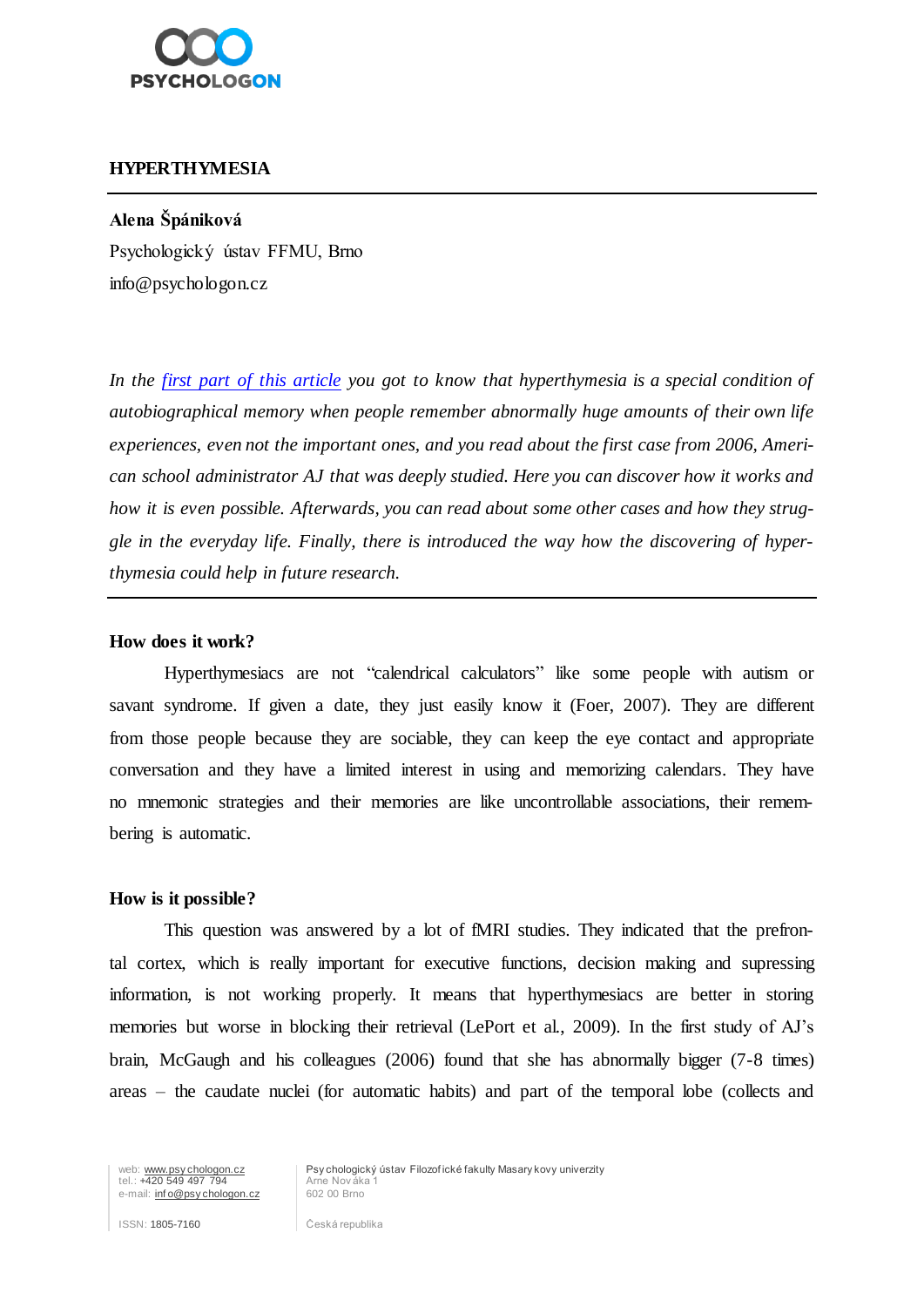retains facts). When these areas cooperate, they create a type of event recall which istotally automatic.

The caudate nuclei is bigger also in patients with OCD. Hyperthymesiacs were tested for it and they scored significantly higher on the Leyton Obsessional Inventory-Short Form than the controls. They also reported that they collect things, need order in their environment, and/or are germ-avoidant (LePort et al., 2009). For example, they are also categorizing every event in their memory, they need organization also in their memories.

Nevertheless, does their autobiographical memory work in the same way as in us? Hyperthymesiacs were tested for their vulnerability to memory distortions and they failed in the same way as controls with ordinary autobiographical memory. Their brain also works in an associative way, so it is possible that there can appear mistakes and misinformation. Hyperthymesiacs are as susceptible to false memories as controls. However, these findings do not deny their extraordinary ability, because in autobiographical tasks they are correct in 97% (Patihis, 2013).

It would be easy to expect that these people were born like this but is it true? To this date, nobody knows, but researchers are trying to find out. Most hyperthymesiacs start to remember events when they are around 10.5 years old and become aware of their ability at the age of 11.6 (LePort et al., 2009). Is it possible that their superior ability was caused by the environment? The research of hyperthymestic syndrome is still in its beginnings.

## **Another specifics of hyperthymesia**

After the first mention of hyperthymestic syndrome in 2006, there began to explore new cases. McGaugh was contacted by 200 people claiming that they have hyperthymesia, so they were tested. However, only a handful of them were determined to be actual cases of hyperthymesia.

In next research, the scientists studied also their brain laterality and they discovered that being left-handed in hyperthymestic population might be over-presented. Specifically, 5 from 11 in LePort et al.'s study (2012) were left-handed, while likelihood of something like this would be less than 1%.

In LePort et al.'s study (2012), hyperthymesiacs were tested with a wide test battery which concluded also test for remembering faces. They were shown fourteen unknown faces and each face was verbally assigned with first and last name and later asked for it. Hyperthymesiacs were significantly better in this than controls. It might be from the reason that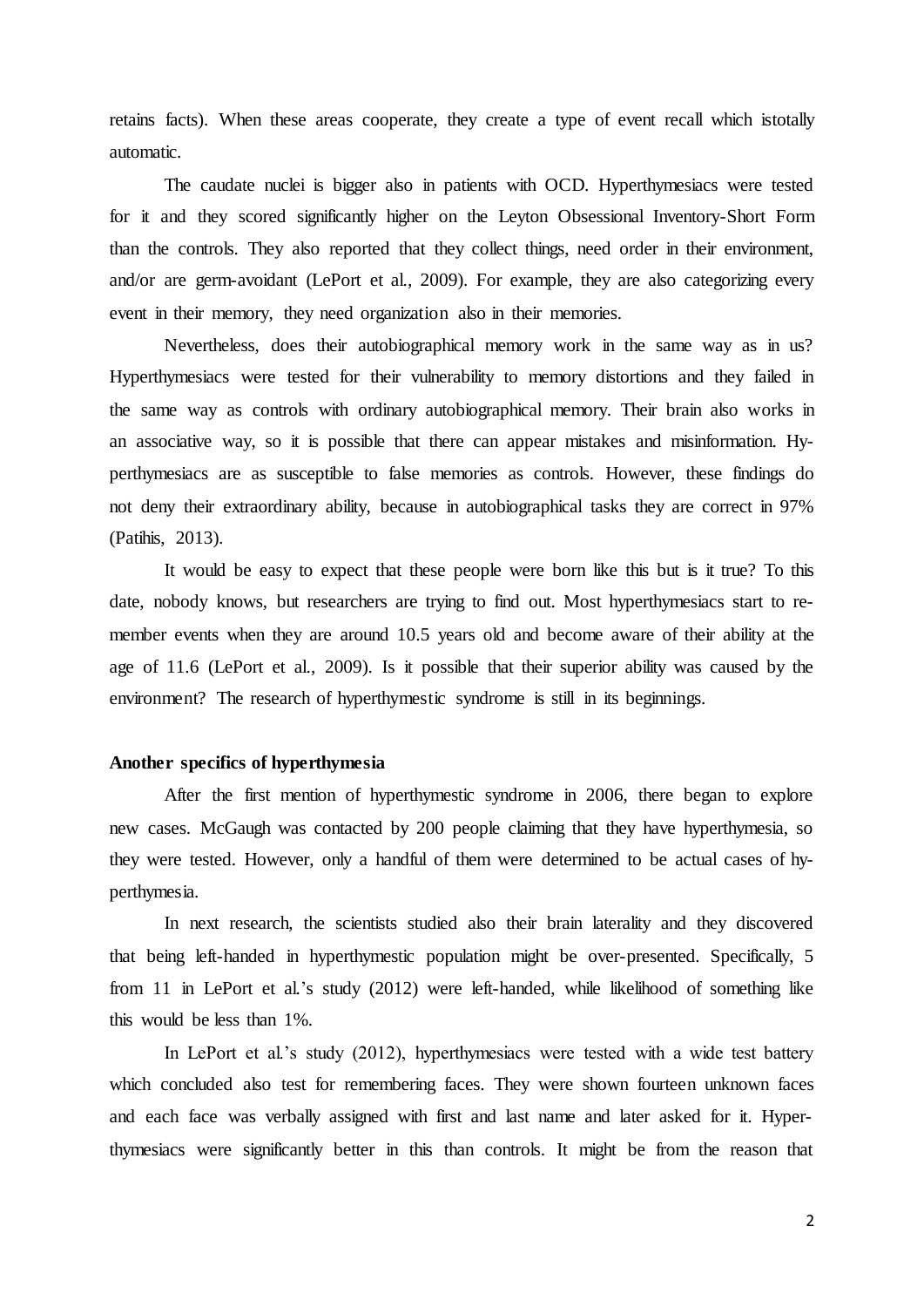connection name to face is an important social tool and a common autobiographical occurrence.

As hyperthymesiacs remember everything really vividly and in the same power of emotion as it was that moment, it is also when something negative happens. Because of this they were also tested for depression in Becks Depression Inventory II but there was found no significant difference between them and controls (LePort et. Al, 2012).

What about hyperthymesiacs and relationships? It must be really difficult to live with something with superior memory. Only 2 of 55 in the United States have successful marriages (Spiegel, 2013). In this condition breakups must be horrible. It is not only about close relationships, but sometimes simple conversation may not be easy, too. People without this ability might not understand it, they may thing that it is photographic or autistic. This kind of memory can be really isolating. Specifically, how one HSAM woman says: "it is like being fluent in language that nobody can speak or "like being in the world where everybody else has amnesia"(Endless Memory, 2010).

## **How can the discovering of hyperthymesia help in further research?**

The discovering of hyperthymesia has opened new doors in the research of autobiographical memory and further understanding could help to find the way how to remember more, also in convalescence in amnesia or treating other disorders of memory.

#### List of references:

Endless Memory. (2010). *In: Youtube*. Retrieved 17 December 2014. Available from: https://www.youtube.com/watch?v=oHeEQ85m79I

Foer, J. (2007). Remember this. *National Geographic*. Retrieved 16 December 2014. Available from: http://ngm.nationalgeographic.com/print/2007/11/memory/foer-text

LePort, A. K. R., Mattfeld, A. T., Dickinson-Anson, H., Fallon, J. H., Stark, C. E. L., Kruggel, F., Cahill, L. & McGaugh, J. L. (2012). Behavioral and neuroanatomical investigation of Highly Superior Autobiographical Memory (HSAM). *Neurobiology of Learning and Memory, 98*, 78-92.